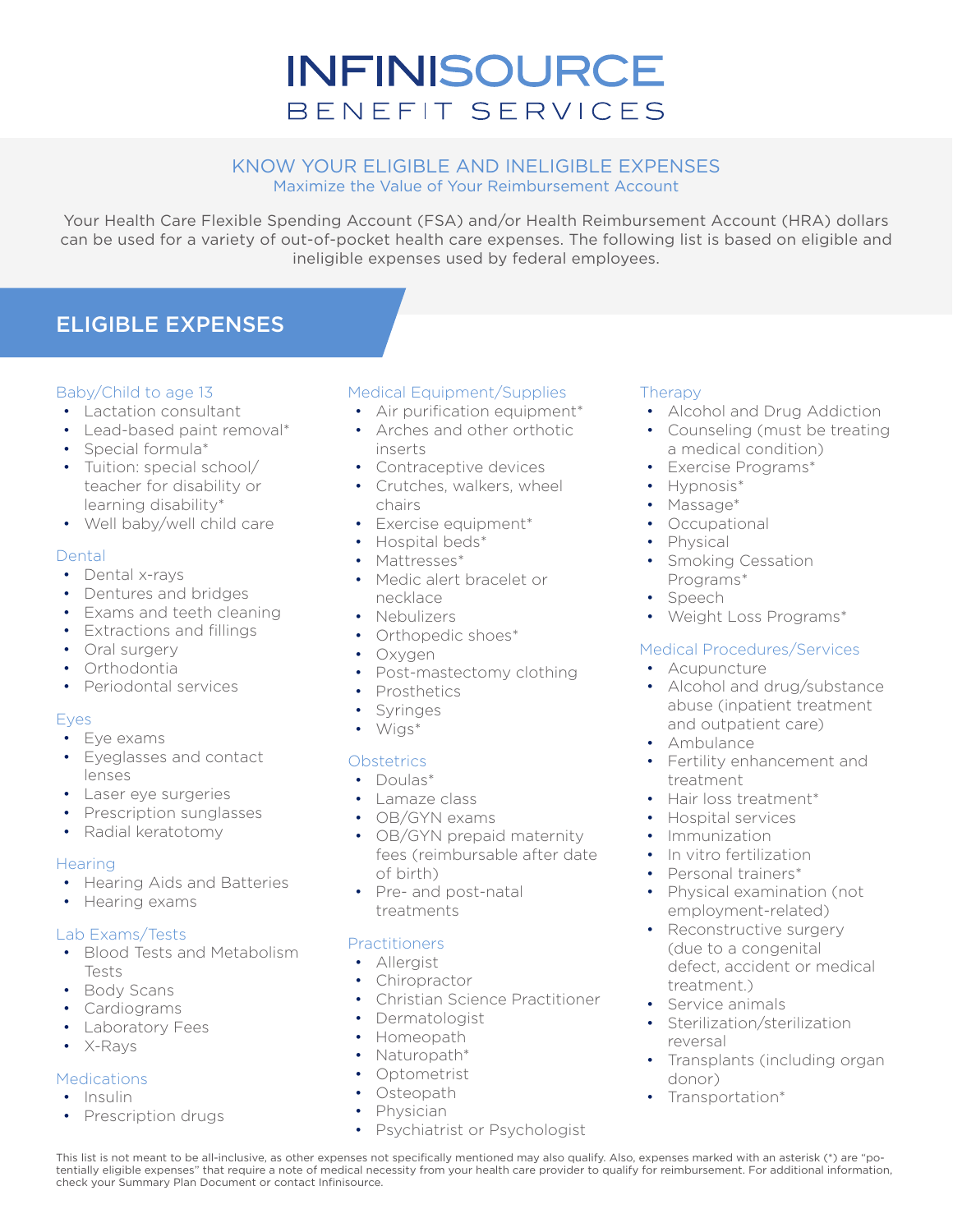## INELIGIBLE EXPENSES

Note: This list is not meant to be all-inclusive

## The IRS does not allow the following expenses to be reimbursed under Health Care FSAs or HRAs, as they are not prescribed by a physician for a specific ailment.

- •Contact lens or eyeglass insurance
- •Electrolysis
- Insurance premiums and interest
- •Cosmetic surgery/procedures
- •Long-term care premiums
- •Marriage or career counseling
- •Sunscreen (SPF less than 15 needs RX)
- •Swimming lessons

#### PLEASE NOTE:

The IRS will not allow OTC medicines or drugs to be purchased with Health Care FSA or HRA funds unless accompanied by a prescription.

## ELIGIBLE OVER-THE-COUNTER ITEMS

Note: Product categories are listed in bold face; common examples of products are listed in regular face.

## The following is a high-level list of over-the-counter (OTC) items that clearly are not medicine or drugs and are eligible for purchase with Health Care FSA or HRA dollars. You can use your benefits card for these items

#### Antiseptics, wound cleaners Alcohol, peroxide, Epsom salt

Baby electrolytes Pedialyte, Enfalyte

Denture adhesives, repair and cleansers PoliGrip, Benzodent, Efferdent

Diabetes testing and aids Insulin, Ascencia, One Touch, Diabetic Tussin, insulin syringes, glucose products

Diagnostic products Thermometers, blood pressure monitors, cholesterol testing

Elastics/athletic treatments ACE, Futuro, elastic bandages, braces, hot/cold therapy, orthopedic supports, rib belts

Eye care Conta[ct lens care](mailto:fsa@infinisource.com)

Family planning Pregnancy and ovulation kits First aid dressings and supplies Band Aid, 3M Nexcare, non-sport tapes

#### Hearing aid/medical batteries

Incontinence products Attends, Depend, GoodNites for juvenile incontinence

**Sunscreen** (SPF 15 and over)

## **INFINISOURCE** BENEFIT SERVICES

## FOR ADDITIONAL INFORMATION, PLEASE CONTACT:

Infinisource PO Box 488, Coldwater, MI 49036-0488 P: 866.370.3040 | Fax: 800.379.5670 | Email: fsa@infinisource.com